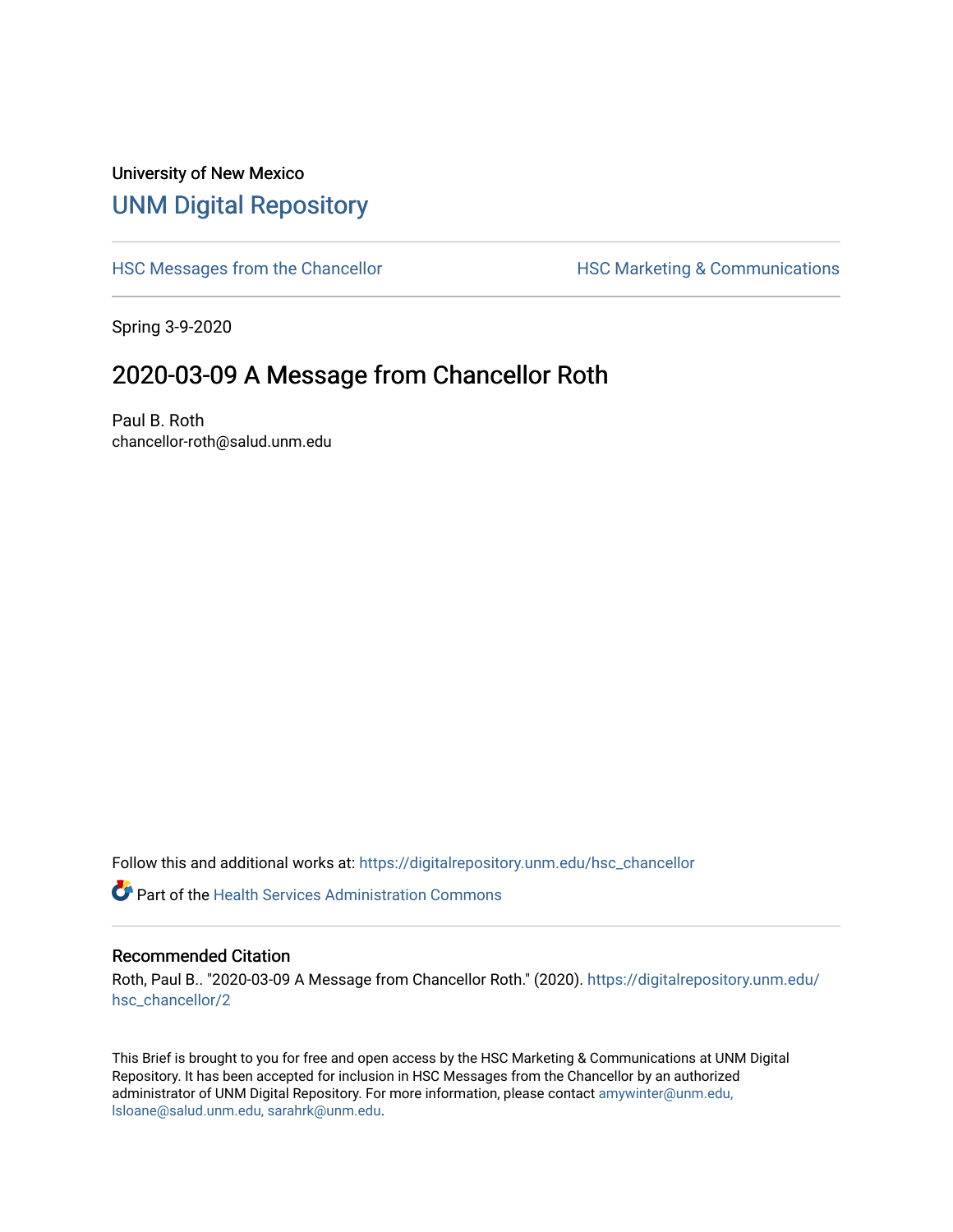

## **A Message from Chancellor Roth**

Dear colleagues,

I want to reach you all about Novel Coronavirus (COVID-19). Below you will find important messaging from President Garnett Stokes. I encourage you to read it. Just know that new recommendations are coming out daily regarding this virus, and we will continue to update recommendations and guidelines as things change. We have started up the UNM Hospitals Emergency Operations Center (EOC) and the HSC Incident Management Team (IMT) to ensure coordination and preparation.

For clinical staff and faculty, operations are all continuing as normal. Thank you for the care you continue to provide our patients. The normal sick leave policies still apply. We will be sending out daily information for clinical entities.

For residents and fellows, we are working to ensure you have the tools and information you need. There will be guidance on leave coming out from Dr. Joanna Fair, as she continues to collaborate with national organizations on how to handle leave due to COVID-19 exposure/contamination.

For students, please keep an eye out for messaging from your Deans to supplement what Dr. Stokes has sent out.

While this situation is evolving, our number one objective continues to be patient safety and your safety.

P.B.D.